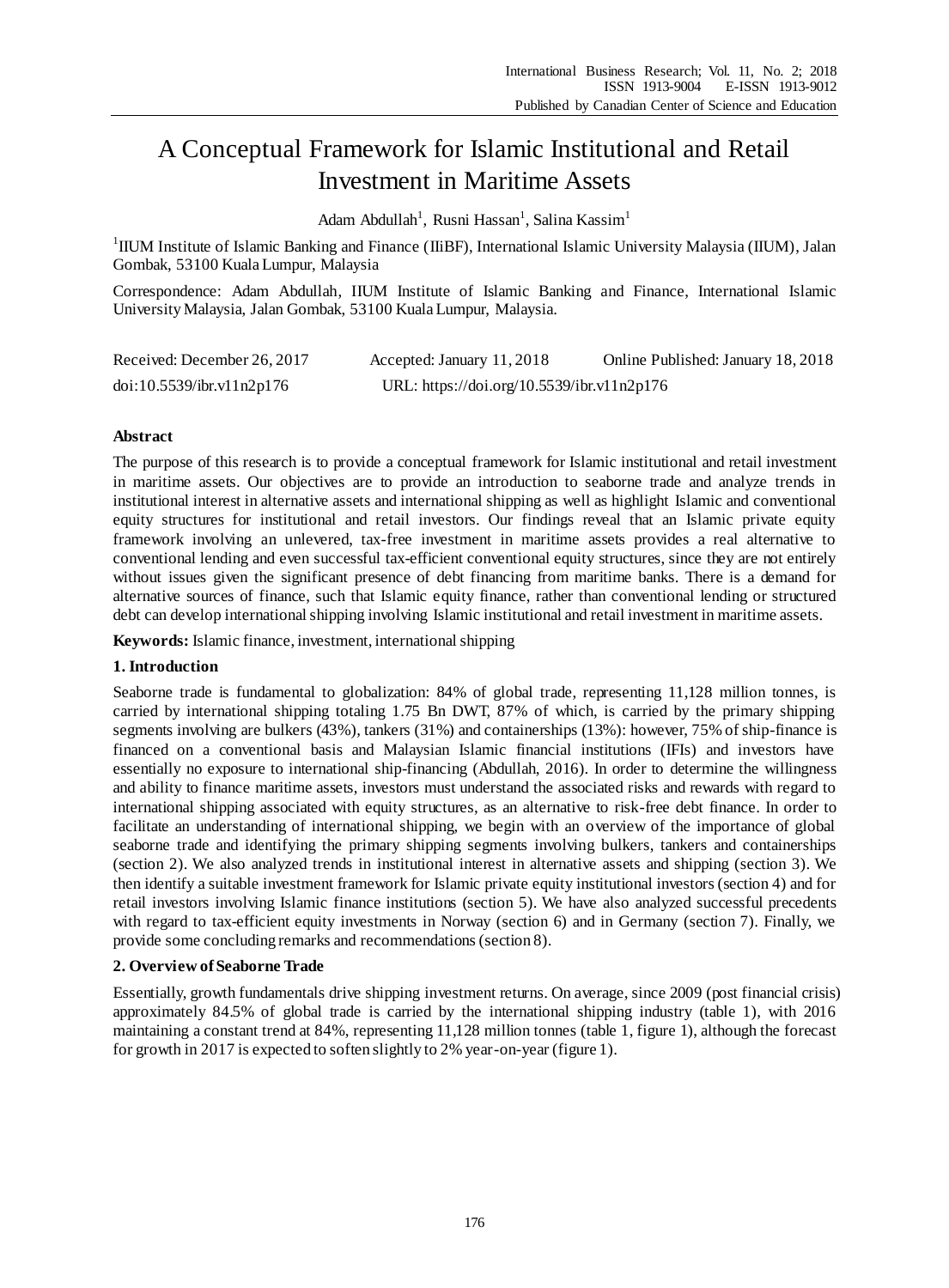

# **Growth in Global Seaborne Trade**

Figure 1. Global Seaborne Trade and Growth, 1995-2017



Global Seaborne Trade (MTs), 2016

In any case, globalization could not succeed without the development of the maritime industry, transporting goods on the scale necessary for the modern world. Energy, electricity and steel production underpin industrial development, hence the primary need for oil, coal and iron ore (figure 2) within the composition and patterns of seaborne trade (figure 3).

Figure 2. Composition of Global Seaborne Trade, 2016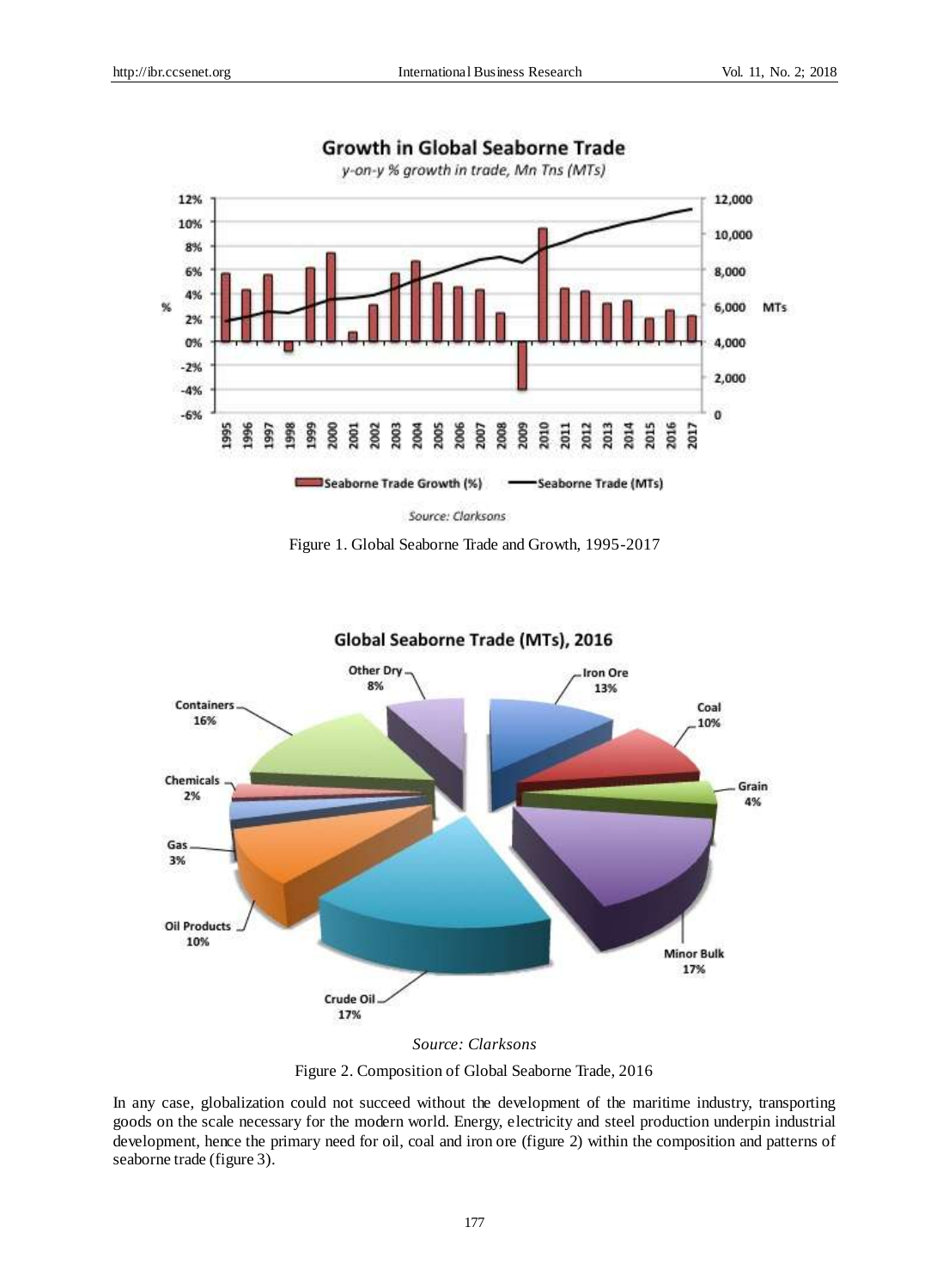

*Sources: J.P. Morgan (2015), Clarksons* Figure 3. World Seaborne Trade

The global population already exceeded 7.0 billion in 2011 (table 1) and reached about 7.5 billion by 2016. Given that world seaborne trade grew to 11.1 Bn tones by then, international shipping is carrying 1.5 tonnes on average for every person in the world today, a trend that has been steadily increasing over the years. Typically, OECD industrial production is a leading indicator to global GDP and also the IMF forecasts a 3.4% growth for 2017 coupled with a firmer trend towards 2021 (figure 4).

Table 1**.** Global Seaborne Trade and Analysis

| Seaborne Trade per Capita                    | 2009      | 2010  | 2011  | 2012     | 2013   | 2014   | 2015   | 2016   |
|----------------------------------------------|-----------|-------|-------|----------|--------|--------|--------|--------|
| World Seaborne Trade (Mn Ts)                 | 8,355     | 9,148 | 9,554 | 9,946    | 10,286 | 10,637 | 10,841 | 11,128 |
| World Population (Mn people)                 | 6.846     | 6.930 | 7.013 | 7.098    | 7.182  | 7.266  | 7.349  | 7.428  |
| Trade, Tonnes per Capita                     | 1.22      | 1.32  | 1.36  | 1.40     | 1.43   | 1.46   | 1.48   | 1.50   |
| Bulk Trade Tonnes per Capita                 | 0.89      | 0.95  | 0.98  | 1.01     | 1.03   | 1.04   | 1.05   | 1.06   |
| Container Trade per Capita                   | 0.17      | 0.19  | 0.20  | 0.21     | 0.22   | 0.23   | 0.23   | 0.24   |
| <b>Seaborne Trade Multipliers</b>            |           |       |       |          |        |        |        |        |
| World Seaborne Trade Growth                  | $-4.00\%$ | 9.48% | 4.45% | 4.09%    | 3.43%  | 3.39%  | 1.93%  | 2.65%  |
| World GDP Growth                             | $0.00\%$  | 5.40% | 4.20% | 3.50%    | 3.30%  | 3.40%  | 3.10%  | 3.10%  |
| Seaborne Trade/GDP Multiplier                |           | 1.76  | 1.06  | 1.17     | 1.04   | 1.00   | 0.62   | 0.85   |
| Industrial Production Growth                 | $-13.3%$  | 8.0%  | 2.4%  | $-0.1\%$ | 0.4%   | 2.0%   | 0.7%   | 0.2%   |
| Seaborne Trade/IP Multiplier                 | 0.30      | 1.18  | 1.85  | $-40.92$ | 8.57   | 1.70   | 2.75   | 13.24  |
| Trade (billion tonnes)                       |           |       |       |          |        |        |        |        |
| World Seaborne Trade                         | 8.36      | 9.15  | 9.55  | 9.95     | 10.29  | 10.64  | 10.84  | 11.13  |
| World Total Trade (all modes)                | 9.56      | 10.82 | 11.54 | 11.83    | 12.19  | 12.58  | 12.88  | 13.18  |
| Seaborne Trade as % of Total                 | 87%       | 85%   | 83%   | 84%      | 84%    | 85%    | 84%    | 84%    |
| $\sim$<br>$\sim$ $\sim$ $\sim$ $\sim$ $\sim$ |           |       |       |          |        |        |        |        |

*Source: Clarksons*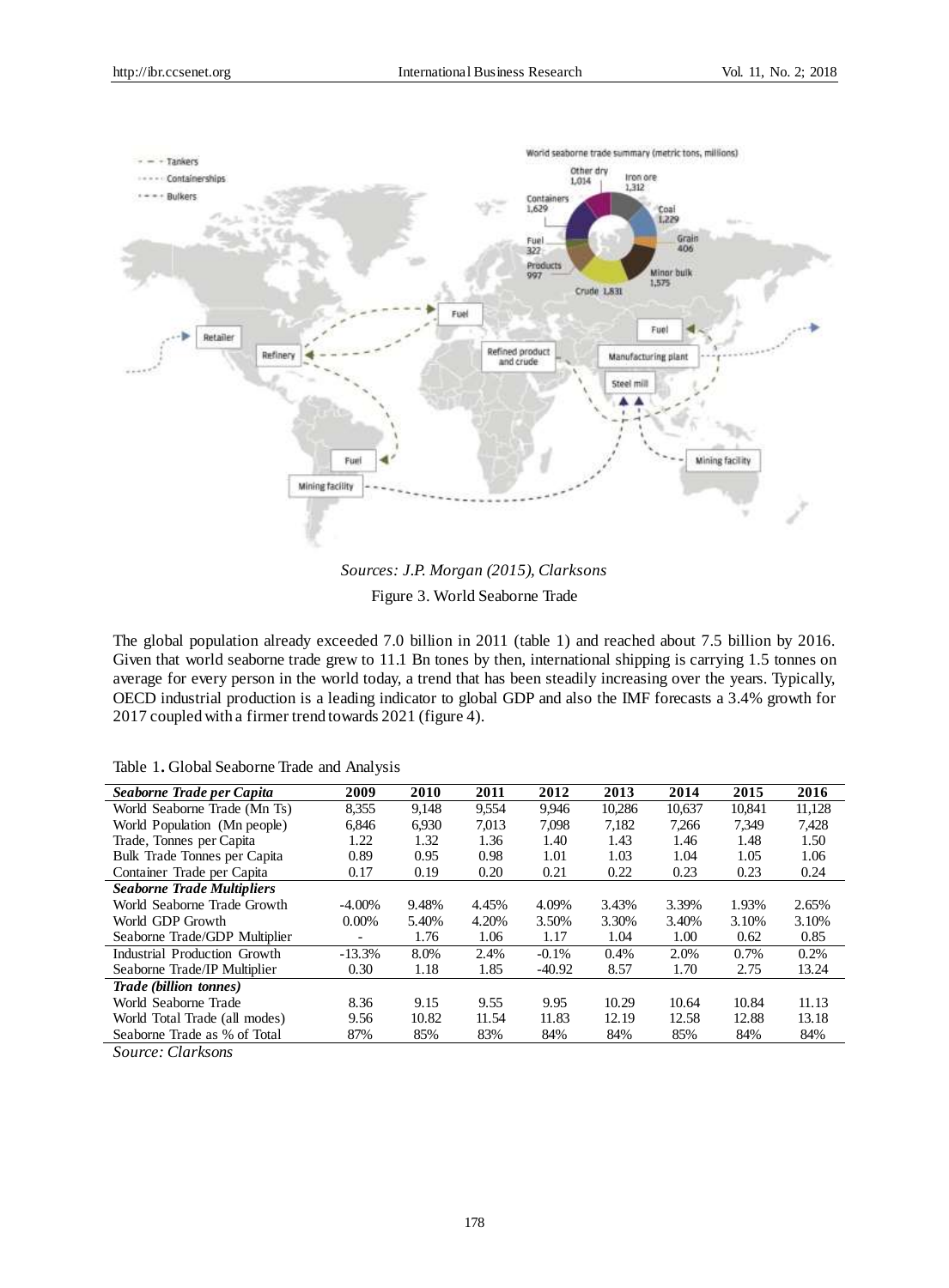

Sources: Clarksons, IMF (GDP forecasts)

Figure 4. OECD Industrial Production as Leading Indicator to Global GDP

Thus international shipping carries goods for industrial production and finished products for the consumer in an increasingly urbanized world. In terms of economic outlook (market demand), shipping is a growth industry and reflected in the three primary shipping segments (market supply), as ratio of the overall size of the world fleet (1.75 Bn DWT), involving bulkers (43%), tankers (31%) and containerships (13%), totaling 87% (figure 5).



# World Fleet by Tonnage (2015)

Figure 5. World Fleet in Deadweight Tonnes (2015)

## **3. Institutional Interest in Alternative Assets and Shipping**

With capital market expectations and returns yielding close to zero (U.S.) or even negative (EU and Japan), coupled with domestic liquidity constraints for larger Pension and Investment (P&I) funds, the switch from financial assets to real assets has been evident in recent years. In terms of asset allocation, by 2013, the value of global alternative assets was UD 7.9 Tn, of which PE was USD 3.6 Tn: since 2013, PE firms have raised USD 500 Bn annually, with USD 1.3 Tn of uninvested commitments totaling USD 1.3Tn (Peqin, 2015; Bain & Co., 2016). U.S. and European family offices maintain the highest current allocation (26.2%) as a percentage of their total assets when compared to other investor types (figure 6). Banking regulations do not inhibit them given that they have fewer restrictions and more flexibility with their investment decisions than other investor types, making them attractive to GPs.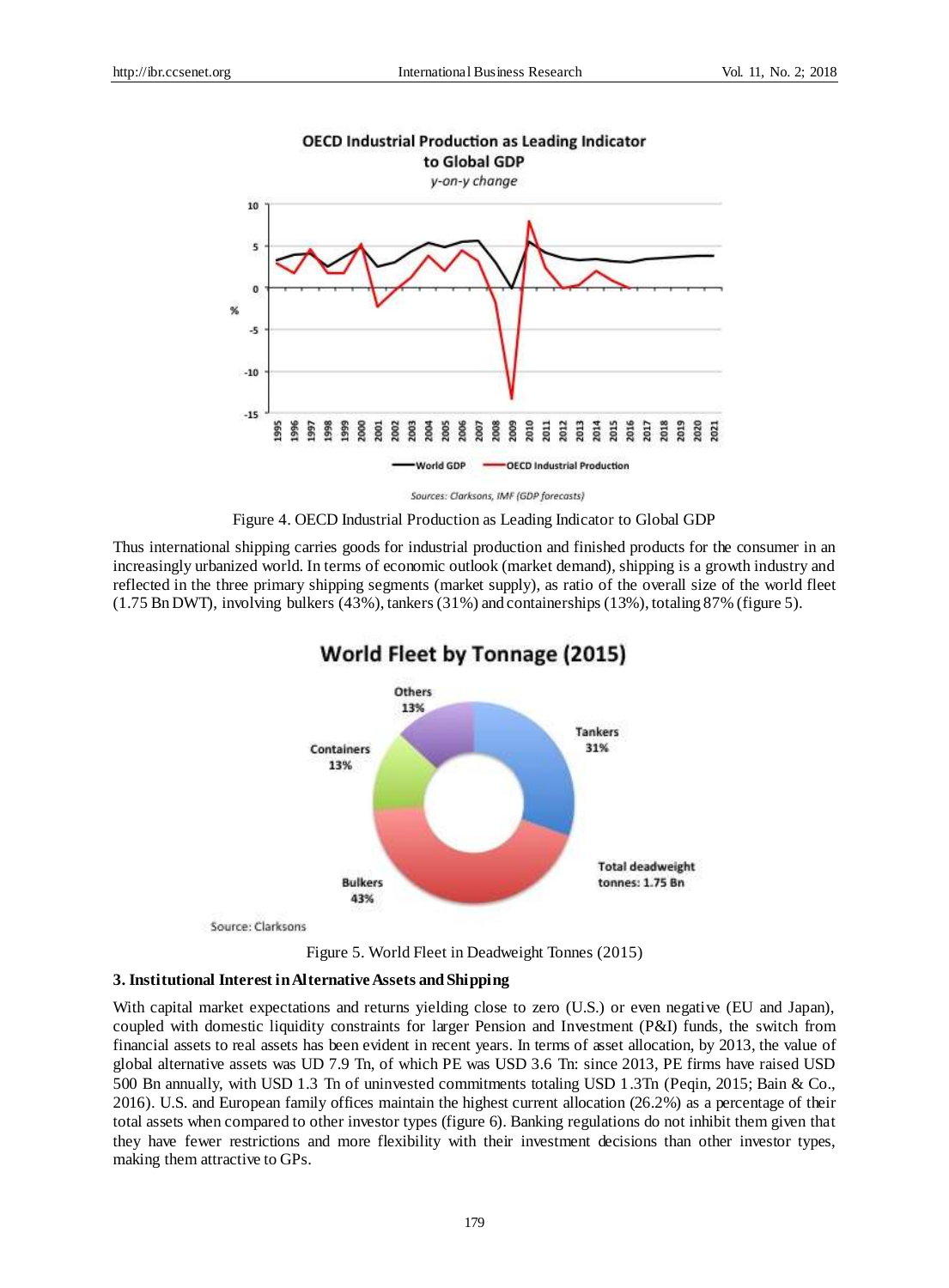

*Source: Peqin (2015)*

Figure 6. Allocation to PE by Investor Type (As a Proportion of AUM), 2010 *vs*. 2015

However, even conservative foundation and pension funds are increasing asset allocations to alternative assets generally and PE fund specifically. Of the 16 major national pension markets (P16), whist total USD 36,119 Bn in pension assets and account for 84.4% of GDP of their economies, seven of the largest pension markets (P7) represent 33.769 Tn, or 93.5%, of the P16 markets (table 2). Malaysia is comprised largely of EPF (public pension fund) and also KWAP (Government pension fund).

Table 2. Global Pension Assets

| Country                                        | <b>Total Assets 2014</b><br>(USD billion) | $%$ GDP<br>(in USD billion) |  |  |
|------------------------------------------------|-------------------------------------------|-----------------------------|--|--|
| Australia*                                     | 1,675                                     | 113.0%                      |  |  |
| Brazil                                         | 268                                       | 12.0%                       |  |  |
| Canada*                                        | 1,526                                     | 85.1%                       |  |  |
| France                                         | 171                                       | 5.9%                        |  |  |
| Germany                                        | 520                                       | 13.6%                       |  |  |
| Hong Kong                                      | 120                                       | 41.2%                       |  |  |
| Ireland                                        | 132                                       | 53.7%                       |  |  |
| Japan*                                         | 2,862                                     | 60.0%                       |  |  |
| Malaysia                                       | 205                                       | 60.7%                       |  |  |
| Mexico                                         | 190                                       | 14.6%                       |  |  |
| Netherlands*                                   | 1,457                                     | 165.5%                      |  |  |
| South Africa                                   | 234                                       | 68.6%                       |  |  |
| South Korea                                    | 511                                       | 35.3%                       |  |  |
| Switzerland*                                   | 823                                       | 121.2%                      |  |  |
| $UK*$                                          | 3,309                                     | 116.2%                      |  |  |
| $US^*$                                         | 22,117                                    | 127.0%                      |  |  |
| Total                                          | 36,119                                    | 84.4%                       |  |  |
| Note: $* = P7$ pension national pension market |                                           |                             |  |  |

*Source: Willis Towers Watson (2015)*

Since 1995, P7 asset allocations in bonds, equities and cash have reduced (figure 7), while other alternative asset allocations have increased from 5% to 25% (Willis Towers Watson, 2015, p.26). In 2013, the top 100 alternative asset managers, ranked by AuM, managed USD 3.27 trillion for their investors (Willis Towers Watson, 2014, p.2). Pension Funds are the largest investors in alternative assets (33%), or USD 1.088 Tn (Willis Towers Watson, 2014, p.16).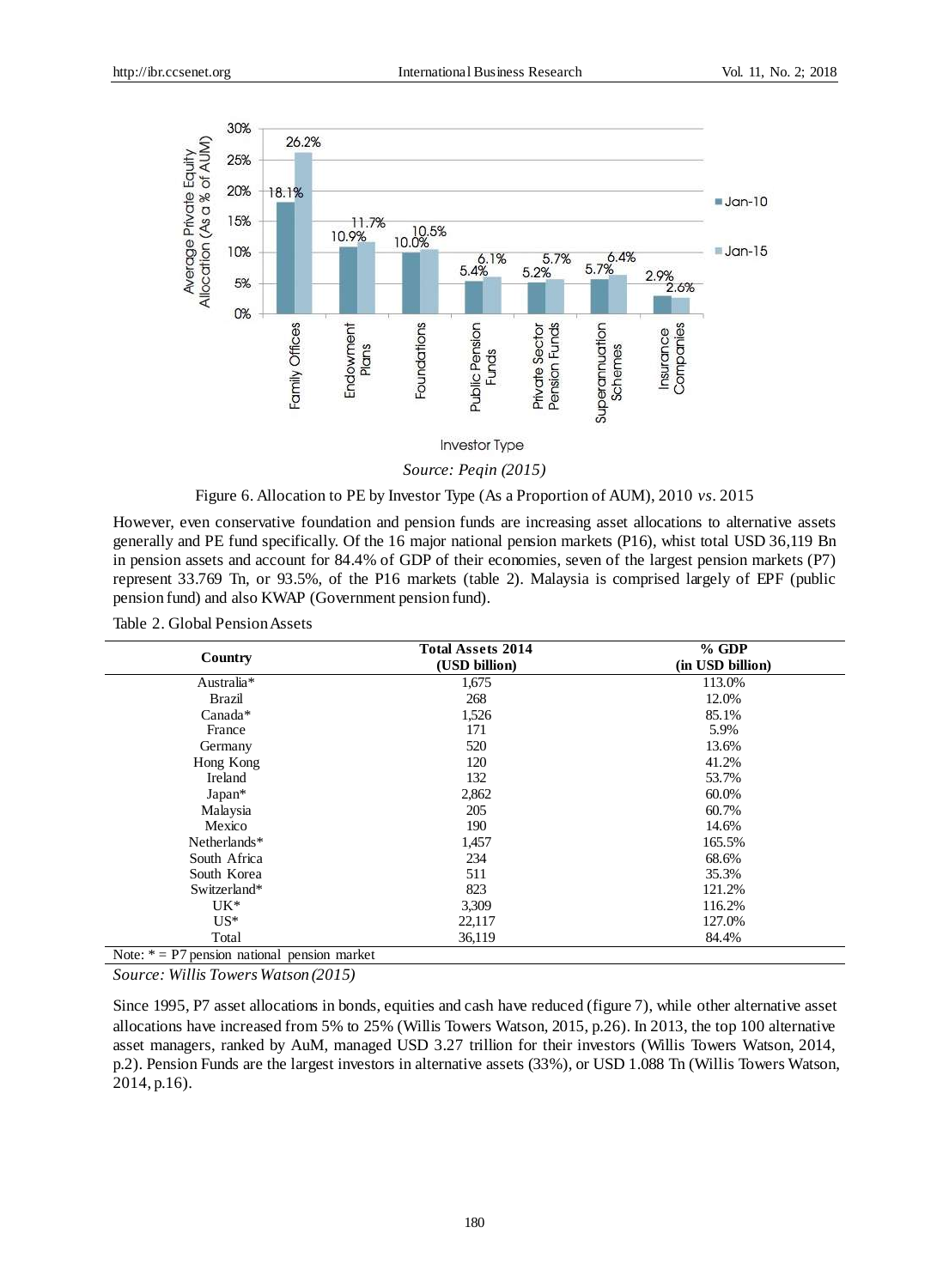= Other

**E** Cash

*<u>■ Equities</u>* 

**Bonds** 



*Source: Willis Towers Watson (2015, p.26)*

Figure 7. Aggregate P7 Asset Allocation (1995-2014)

Post global financial crisis, a number of hedge funds, private equity firms, HNWIs and P&I funds have increasingly become investors in shipping (Steeman, 2013). P&I funds generally look for stable cash-flows, HNWIs seek additional growth opportunites and diversifition, whilst conventional hedge fund and private equity (PE) firms are willing to invest in all aspects of the capital structure. According to Marine Money data, from 2008-2014, PE firms invested a total of about USD 19.2 Bn (figure 8). Generally, PE are making direct investments through common and preferred equity, as well as acquisitions, joint ventures, mezzanine and subordinated debt financing, bridge financing, sale-and-leaseback transactions, and acquisition of distressed shipping debt, often followed by enforcement or restructuring. In 2013 alone, PE invested in about USD 7.1 Bn of maritime assets, of which USD 3.1 bn was in maritime debt (Imhof, 2014) an increasing feature of conventional PE investment in shipping since 2012.

**Private Equity Investment in Shipping** 

#### 8.0 7.0 6.0 5.0 JSD (Bn) 4.0  $3.0$  $2.0$  $1.0$  $0.0$ 2008 2009 2010 2011 2012 2013 2014 Source: Marine Money

Figure 8. Global Private Equity Investment in Shipping

Specifically, in 2010 Omaha School Employees Retirement Fund invested USD 25 Mn in J.P. Morgan's USD 750 Mn private equity Global Maritime Investment Fund (J.P Morgan, 2010, 2014). In 2011 Ontario Municipal Employees Retirement System (OMERS) concluded a direct acquisition of a shipping services company, V-Group, for USD 520 Mn, and also in 2013 Ontario Teachers Pension Plan (OTPP) concluded a direct

*Source: Imhof (2014, p.4)*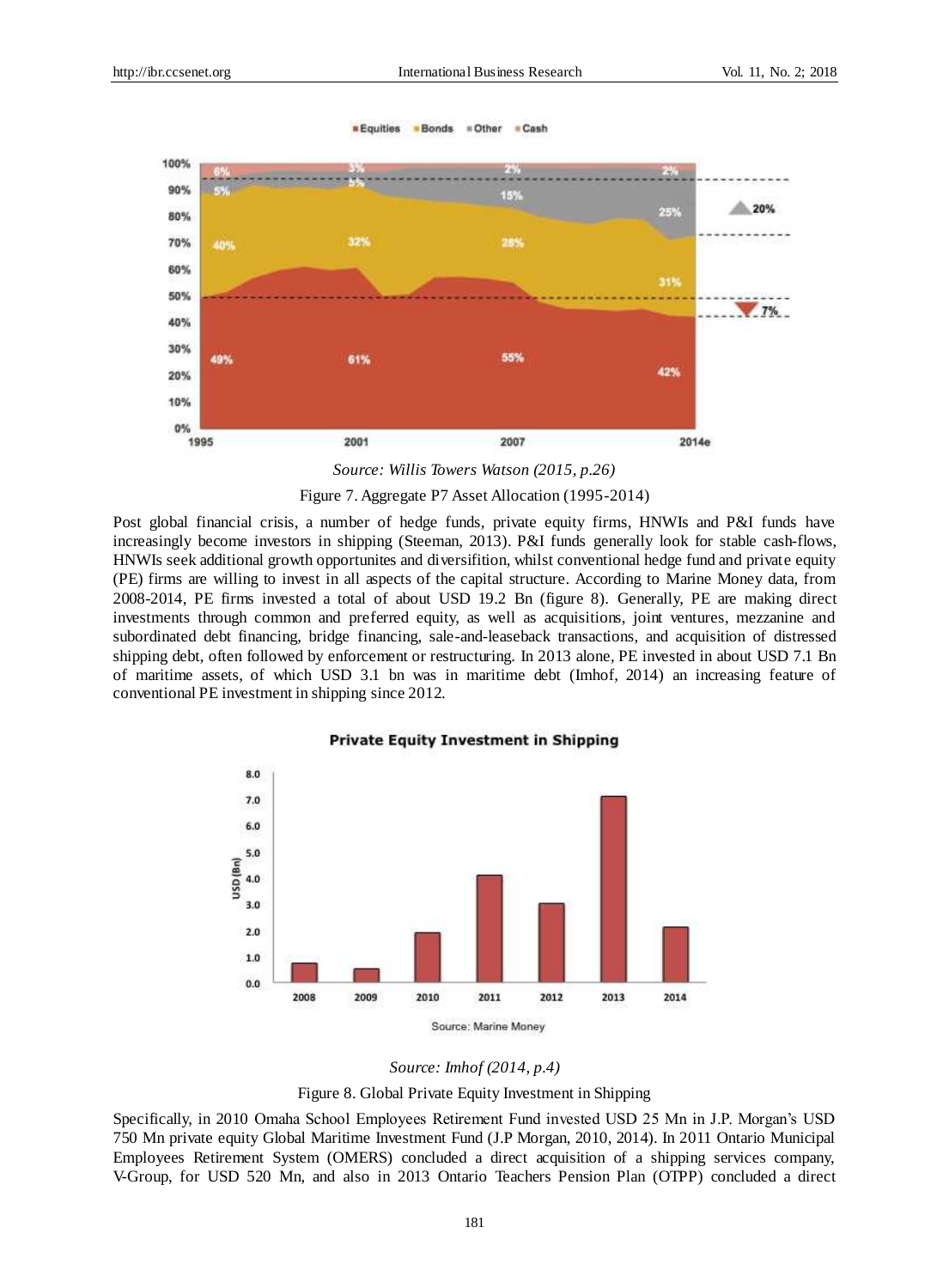investment in a USD 470 Mn container-leasing acquisition of SeaCube. As one of the largest pension funds in the world, Malaysia's EPF is confronted with domestic liquidity constraints: "Venturing into global markets is part of the EPF's overall risk and return diversification strategy. Our fund size has continuously grown at an average of 10% and 11% annually, outpacing Malaysia's Gross Domestic Product (GDP) annual growth of 4% to 6%. As a result, funds as large as ours are constrained by the domestic market's liquidity making it imperative for the EPF to invest globally" (EPF, 2014, p.28). In reality, EPF is not so much a Malaysian public pension fund, but an international fund manager, whose beneficiaries are primarily Malaysian. By 2015, EPF funds have grown to RM 684.53 Bn and earned a ROI of 7.48% (EPF, 2015, p.55). With its new *Shari'ah* compliant savings fund launched in 2016, EPF and indeed other Malaysian pension and investment institutions, should consider Islamic private equity shipping funds as part of their investment committee's diversified asset allocation parametres.

# **4. Islamic Private Equity Shipping Fund and Institutional Investment**

Given conventional private equity (PE) expectations, investee portfolio companies would be structured involving 50%-70% debt (Stowell, 2013, p.321; Hamzah, 2011, p.26), thus IFIs could also contribute with i-financing of individual SPVs (figure 9) through BBA or *bai' bithaman ajil* (based on *bai' al-'inah*), commodity *murabaha* (*tawarruq*), *murabaha* asset financing, declining co-ownership partnership (*musharakah mutanikisah*) or even financial leases in the form of *ijarah wa iqtina*. However, by emphasizing economic substance over legal form (Majallah, 2001, no.3), all of these products, as practiced by IFIs, are devoid of market risk (Abdullah, 2016). Indeed, structured Islamic leases as reflected in Asian Finance Banks's Safeena shipping fund, which initially posted a net yield of 10.2% p.a. (Tradewinds, 2009). Safeena was a 10-year closed-end fund domiciled in Labuan and was used to acquire a chemical tanker for Berlian Laju Tankers (BLT). As with conventional ship-finance, the lack of embedded market risk ensured that BLT and other shipowners either defaulted or had to re-structure their poorly timed vessel acquisitions, under the weight of their debt obligations in the presence of volatile shipping earnings post financial crisis. The marginal efficiency of capital demonstrates that equity finance and profit-sharing is more efficient than debt finance at the TVM in growing an economy and the normative theory of profit in Islam affirms the necessity to incorporate market risk in Islamic financial transactions (Abdullah, 2016; Abdullah, 2017). The global financial crisis has highlighted precisely this in terms of risk, liquidity and capital considerations.



*Source: Adapted from Abu Osman (2009)*

Figure 9. Islamic Shipping Fund Structure

Another option would be institutional equity investment by IFI Asset Management divisions as LPs, although it is unlikely that they would consider the role of a GP or LP anchor investor given bank risk, liquidity and capital restrictions. Other than HNWIs, potential *Shari'ah*-compliant equity investors would include institutional investors such as Takaful companies, sovereign wealth funds, endowment funds, as well as public and government pension funds. From a Malaysian perspective, this would include primarily Permodalan Nasional Berhad (PNB), the Malaysian Hajj Fund (Lembaga Tabung Haji, LTH), Khazanah, EPF (KWSP) and KWAP,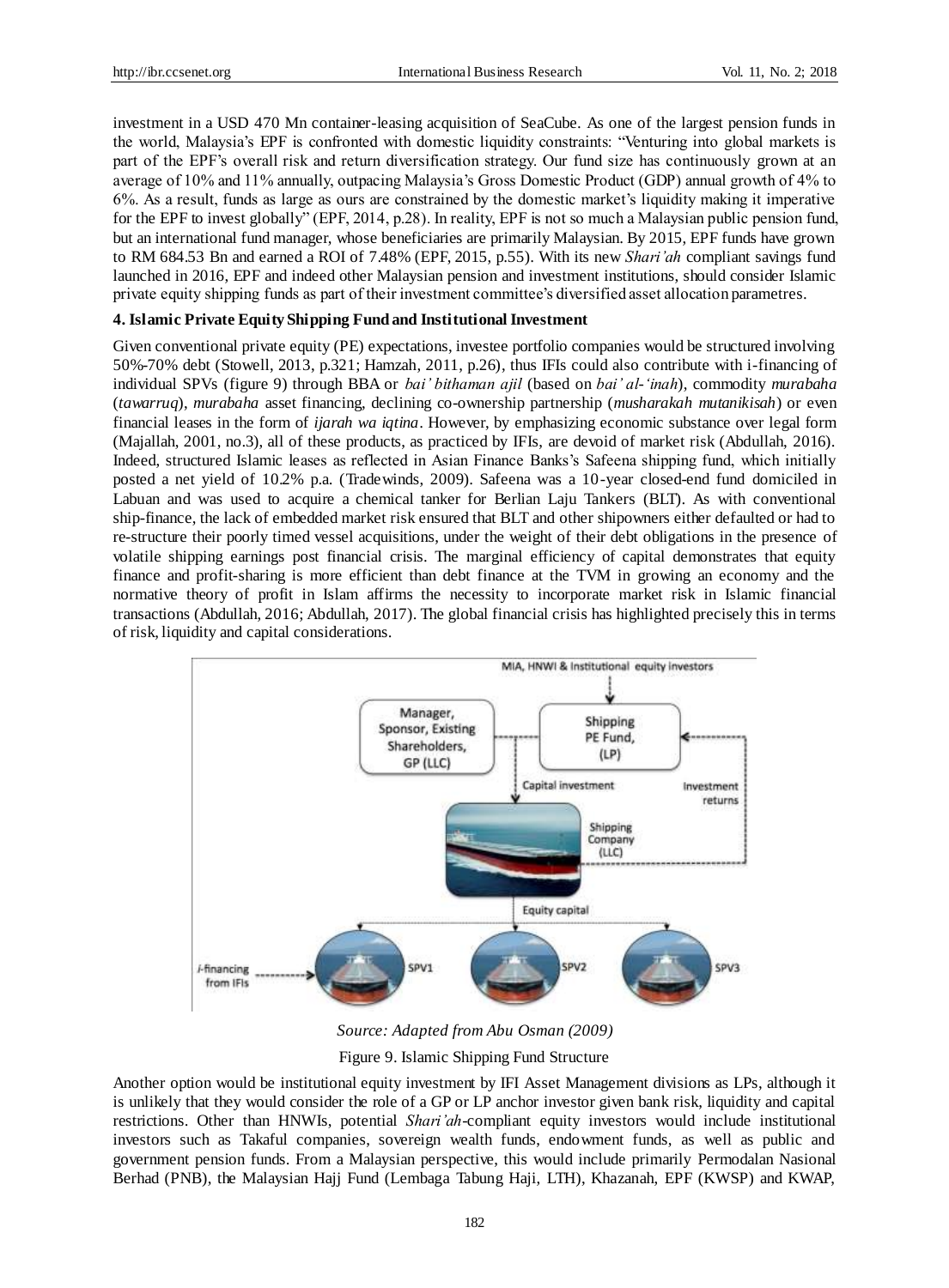some of whom already have experience with shipping. The main shareholder of MISC is Petronas; the Ministry of Finance, through the Development Bank and Global Maritime Ventures (GMV), owns 18% of Malaysian Bulk Carriers (MBC); Perbadanan Nasional Berhad (Pernas) formerly owned PNSL (now owned by Konsortium Logistik Berhad, a DLB-Hicom company); and LTH has a joint venture with Alam Maritim. Since 2015, due to a weaker exchange rate, BNM has restricted large-scale investments to be denominated in RM and multi-currency options are possible in shipping.

#### **5. Islamic Financial Institutions and Investment Account Retail Participation**

The Hanafi jurists, such as Sarakhsi, have observed that "*mudharabah* under *mudharabah* is legitimate" (Sidiqqi, 1987, p.59), as do the Malikis and the Shafi'is with the permission of the capital provider (*rabb al-mal*), but the Hanbalis dis-allow any profit to the first *mudharib*, whom they argue is not performing any business activity. However, this ignores important business decisions. Thus, the majority opinion of the jurists should prevail, in particular that of the Hanafis, since in considering important commercial decisions, or indeed whatever business effort is contributed by the second *mudharib*, then it is done so on behalf of the fist *mudharib* (Sidiqqi, 1987, pp.59-62). Accordingly, this ruling has also been applied to the two-tier *mudharabah* structure of IFIs (figure 10).



Figure 10. IFI Two-Tier *Mudharabah* Structure

Equally, this two-tier equity transaction could be conducted through the Investment Account Platform (IAP, 2016), which was launched in 2016. The IAP is owned by 6 IFIs and designed to market IFI investment accounts and investee projects. This mechanism is similar to the KG system in Germany and the KS system of Norway, which mobilized a considerable amount of savings for maritime investments and converted these countries into maritime nations. However, the current practice by IFIs is to mobilize investment account holders (IAH) with equity savings from retail investors and given suitable product disclosure, funds would be channeled into projects that have been credit evaluated by the IFIs, and in the case of the IAP, by the Rating Agency of Malaysia (IAP, 2016).

The mechanics of this financial intermediation is that equity capital is mobilized through the IAH via the IFIs, or through the IAP. Investees are then financed by debt transactions at profit rates that reflect the time value of money (TVM): hence, the reason for credit analysis by the IFIs or RAM and not investment analysis, if the investees were finance by equity and profit-sharing. Current ROI are about 4% on the IAH, and the financing returns are about 6% on the investee projects. The banks themselves publish returns on equity (ROE) of at least 10%. The returns on debt from investees cap the returns to the IAH. Clearly, this suggests an unsustainable business model, where the investment expectations of a ROI from the IAH are no less that the ROE of the shareholders in the IFIs, given they are both accepting the same market risk. Furthermore, the marginal efficiency of capital reveals that equity finance on the basis of profit-sharing increases GDP as compared to debt finance at the TVM of money, which is interest. Unless the IFIs and the IAP accept equity in and equity out, they are likely to be displaced, diminished and dis-intermediated, in other words, disrupted by other crowd-funding platforms through technological innovations in financial services (FinTech) as a result of changes in consumer behaviour that involves the least disruption, or the most efficient service at the least cost.

Nonetheless, the two-tier *mudharabah* structure could provide a unique model for IFIs to participate in shipping, since the pass-through benefits of tax-efficient investment, as well as associated risk and returns in international shipping, can be transparently communicated to retail investors. Two successful examples of retail participation in international shipping are the German KG system and the Norwegian KS system, although investments are conducted absent of intermediation and are mobilized through private partnerships. Universal Islamic banks have the advantage of (i) mobilizing funds through retail investment accounts and extending *i*-financing from the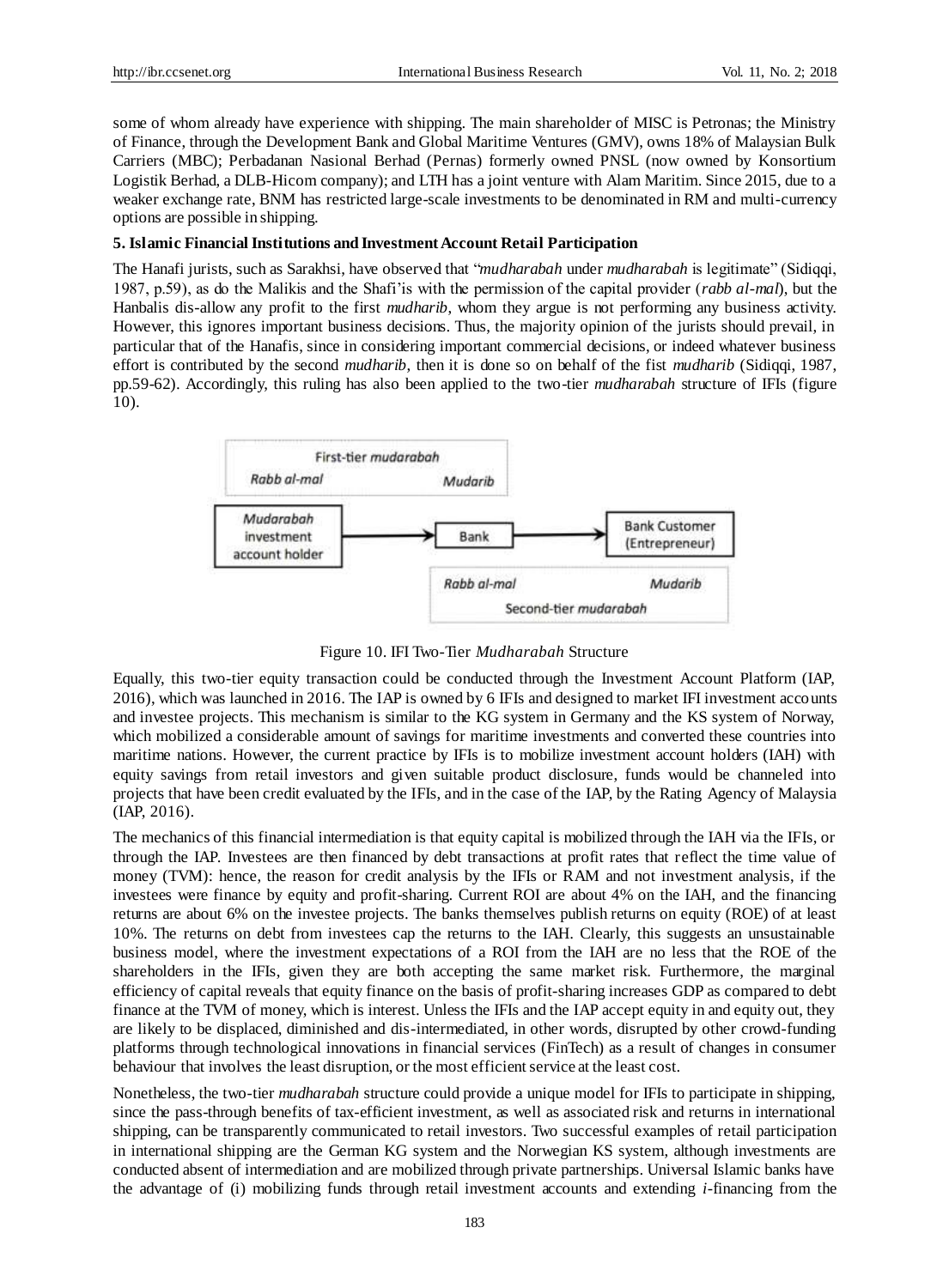commercial banks, (ii) by managing shipping funds within the asset management divisions, or (iii) by the securitization of maritime assets through asset-backed *sukuk* from their investment bank divisions. Whilst securitization offers long-term financing, in shipping, debt finance from commercial banks is very competitively priced and rating agencies are cautious about rating bonds whose cash-flow ultimately depends on the spot market. Ship-owners prefer flexible financing arrangements, but a weakness in the KS and KG systems, from the investors' perspective, is the lack of regulation, in protecting the investors' interests: this would be quite different from the robust regulation and governance required of IFIs in Malaysia. Given higher capital costs and reduced tax incentives, increased competition emerged to KS and KG systems, as an alternative to raising capital with tax efficient advantages, with the floatation of independent ship-leasing companies (such as Seaspan in 2005). In this case, the lessor obtains tax benefits by depreciating maritime assets against profit and some of the benefit is passed on to the lessee in terms of lower time-charter rental payments under a long-term bare-boat charter. Time-charter rates, operating expenses and interest rates can be fixed thus insulating companies from shipping cycles, such that dividends are typically paid to investors through preference shares. Structured leases, securitization and debt-finance are only successful if the asset has been acquired competitively. In the presence of volatile earnings and leveraged balanced sheets, even the largest owners in the world can represent a counter-party risk (for example, the Korean ship-owner, Hanjin, one of world's largest containership operators, filed for bankruptcy in 2016).

#### **6. Norwegian KS System**

In the late 1980s substantial amounts of partnership capital was raised through the Norwegian KS limited partnership structure (figure 11). It is estimated that half of the Norwegian shipping industry operated through KS companies and between 1987-1989 investors committed equity of USD 3.0 Bn (Stopford, 2009, p.306). The KS was established on a single-ship basis with technical management sub-contracted. The KS consists of two more Norwegian or foreign individuals or legal entities, with one general partner (GP) and at least one or more limited liability partners (LLP). The GP must hold at least 10% of the KS. Each LLP must make a capital commitment of at least 40% within 2 years from incorporation, of which 20% is payable upon incorporation. The provision for uncalled capital is left to the partnership agreement and called only if needed (Oldershausen, 2015, p.102). Typically, 80% of the purchase price was financed from a bank loan and the remainder of the purchase price and any working capital would be drawn from cash paid-in from committed equity. Initially the KS system was attractive since for tax purposes the committed capital could be depreciated by 25% on a declining basis although allowable depreciation could not exceed the total capital committed (Stopford, 2009, p.306). However, since the 1990s the tax benefits have been reduced although the speed, flexibility and relatively low cost of structuring a KS partnership, has seen interest revived in recent years. Essentially, the KS can be used as a sale-and-leaseback transaction: a KS special purpose company purchase a vessel from the seller and charters it back to the seller on bareboat charter (Oldershausan, 2015, p.102).



*Source: Adapted from Oldershausen (2015, p.106)* Figure 11. KS Shipping Fund Structure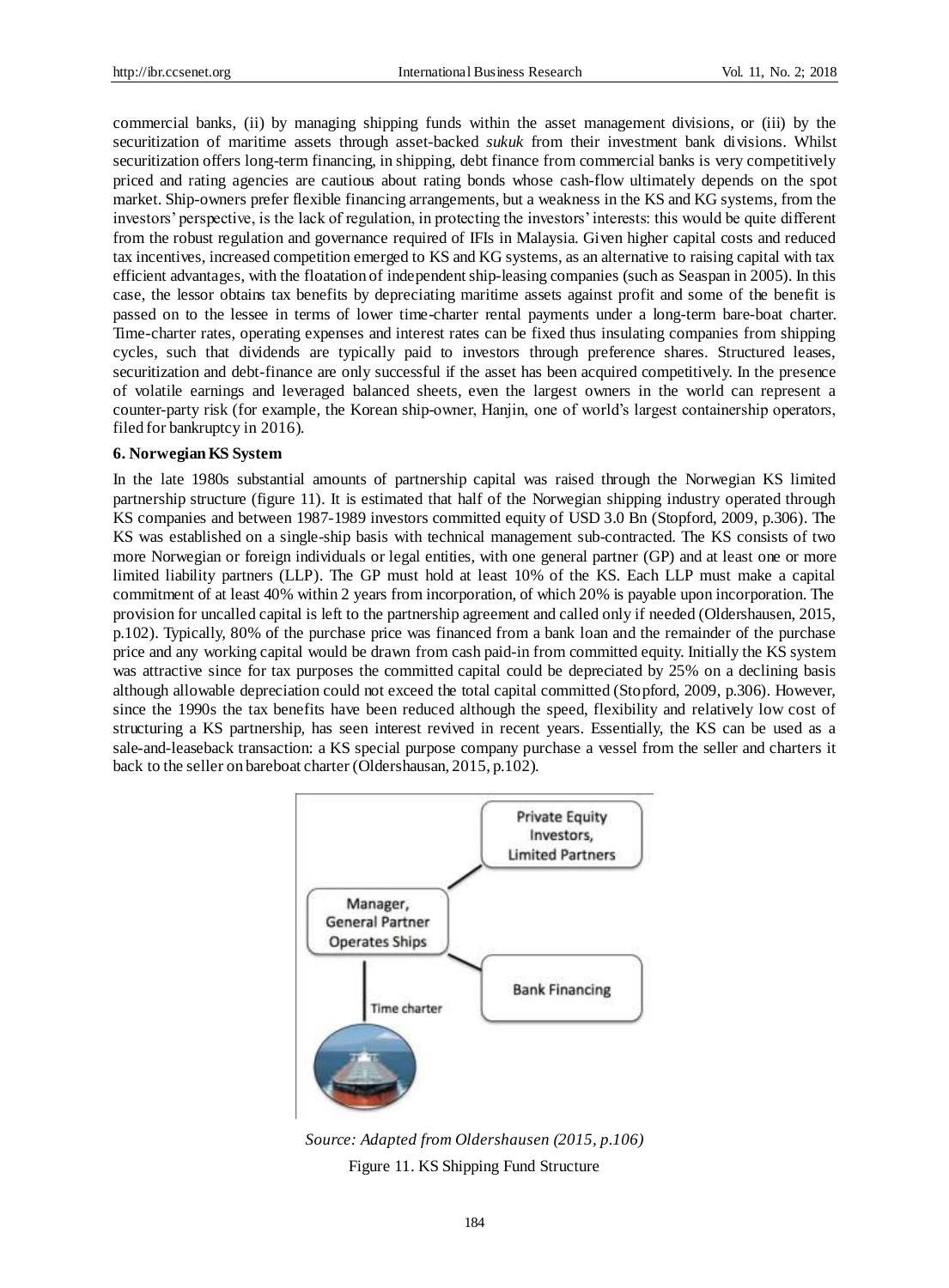#### **7. German KG System**

A form of ship finance that emerged in the mid-1990s, as the equivalent of the Norwegian KS system, was the German registered limited liability partnership, known as the KG shipping fund structure (figure 12). During the 1990s containership companies were generating poor returns and liner operators used KG companies to move vessels off-balance sheet, such that between 1991-2004, liner service operators increased the proportion of chartered-in containerships from 15% to 50% and by 2004 600 vessels have been financed by KGs, which were typically USD 50-100 million in size. German shipyards were regarded as particularly dominant in the containership market segment and were supported by a strong containership brokerage market in Hamburg. Also Germany had a pool of HNWIs facing high marginal rates of income tax. Moreover, German commercial banks were also expanding their loan book and were willing to extend financing to the tax-efficient KG partnership (Stopford, 2009, p.307), thus providing liner companies with off-balance sheet tax-efficient investments for equity investors and lenders. By the late 1990s, legislators reduced the tax-incentives involving accumulated losses and accelerated depreciation to off-set profitable gains in other investments, such that Germany introduced a tonnage tax in line with other European maritime nations. Whilst it deprived investors of reducing their tax bill, it still gave KG investments a unique advantage over other financial and real assets, such as publicly listed stocks, real estate and cash deposits, which we all liable to standard rates of taxation. Also shipping projects were supposed to attract investors for their profitability not for the loss-making capabilities (Johns and Sturm, 2015, pp.75-76).



*Source: Clarksons (2008, p.7)*

Figure 12. KG Shipping Fund Structure

A KG would typically purchase a vessel from the shipyard, or another ship-owner, and obtain a time-charter. The purchase price is obtained from a bank loan with typically a financing ratio of 50% to 70%, combined with 30% to 50% equity raised from German HNWIs and the general manager. The KG finance system is predicated on the simultaneous benefits it yields to private investors and to ship-owners, which allow KG equity houses to provide a profitable service linking the interested parties. Private investors placing equity in KG shipping funds can receive beneficial taxation treatment since the German tax authorities allow funds invested in shipping to be taxed under the tonnage tax system where the amount of tax paid is based on the size of the vessel, as opposed to a profit-orientated tax. Since tonnage tax is the lesser of the two, KG equity houses opt for tonnage tax treatment (Clarksons, 2008, p.3). The effective tax rate is typically 1% to 3% of the expected income from trading, such that profits from maritime investments under the scheme are often perceived as "tax-free" (Johns and Sturm,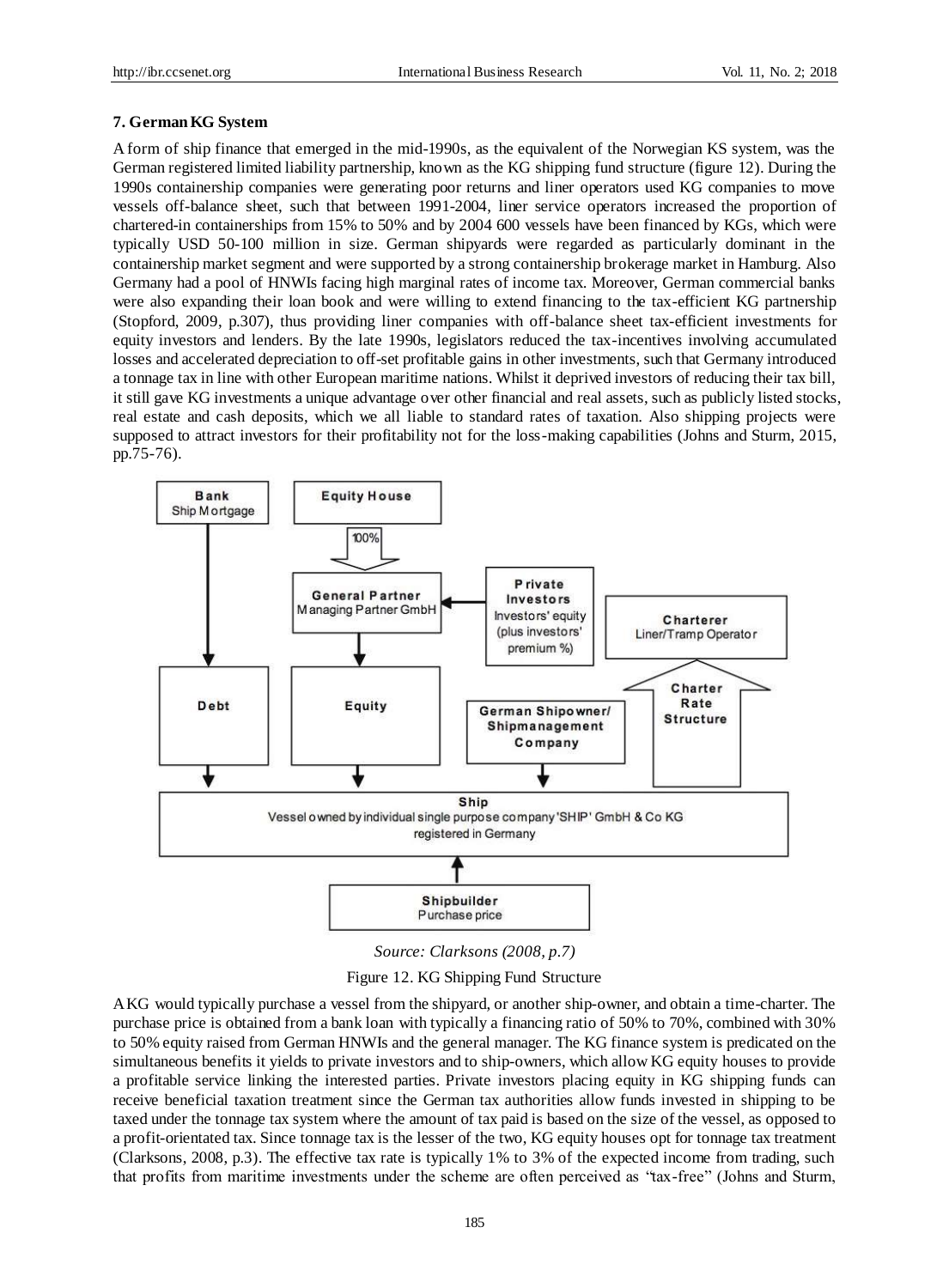2015, p.76). Ship-owners meanwhile benefit from the fact that a portion of the cost of the ship is borne by private investors, which allows ship-owners to place a greater volume of investments than would otherwise be possible.

Accordingly, by 2007, total investment in German closed end funds was estimated to have reached Euro 12.67 Bn, of which an estimated 30% was in shipping, such that Euro 3.8 Bn of equity was invested in shipping KG funds, which represented a total investment volume in ships of Euro 8.6 Bn. By this time, 64% of KG financing was in containerships, whilst the remaining was increasing diversified into tankers (especially chemical tankers), bulkers and multi-purpose cargo/container vessels. KG financing has proved to be one of the most successful means of financing ship acquisitions in recent years (Clarksons, 2008, p.3).

#### **8. Conclusion**

In this paper, we have analyzed the importance of seaborne trade in the context of globalization. We provided an introduction to seaborne trade and have established that 84% of global trade, representing 11,128 million tonnes, is carried by international shipping totaling 1.75 Bn DWT, 87% of which, is carried by the primary shipping segments involving are bulkers (43%), tankers (31%) and containerships (13%), such as capesize bulkers, VLCC tankers and panamax containerships (figure 13). However 75% of ship-finance is financed on a conventional basis. Accordingly, we identified an alternative investment framework for Islamic private equity institutional and for retail investors to participate in international shipping through Islamic financial institutions. Tax-efficient equity finance is not without precedent, given the successful Norwegian KS and German KG structures, but even these involved a significant margin of financing from conventional maritime banks and would only prove successful if assets prices were very low.



#### *Source: Adapted from J. P. Morgan (2010)*

Figure 13. The Primary Vessel Segments in Seaborne Trade

Islamic equity finance in international shipping necessarily involves tax-free and debt-free investment in maritime assets. In fact, there is an array of potential target investments (figure 14) including crude oil tankers, products tankers, chemical tankers, bulk-carriers, liquefied natural gas (LNG) carriers, liquefied petroleum gas (LPG) carriers and containerships with their respective homogeneous vessel types within each segment.

Given exceptionally low asset prices, there is currently an enormous investment opportunity available to retail and institutional investors, with the participation of P&I institutions as well as IFIs, to participate in Islamic equity finance and investment in the development of international shipping.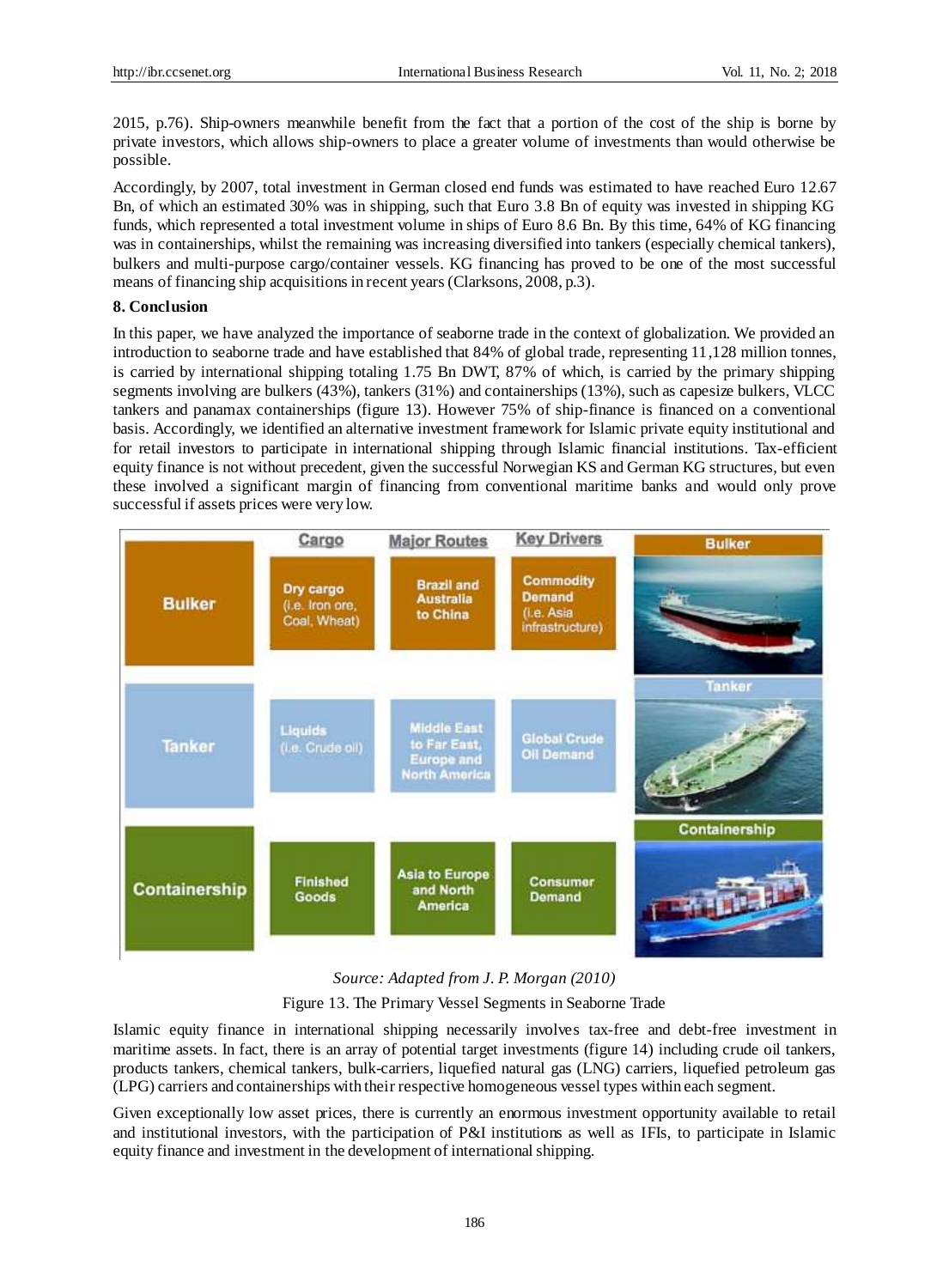| Dat<br>ació, diale<br>320+400.000<br>200-219.998 | Crude oil tanker<br>tace.<br><b>HLCC</b> |                        |                  | <b>Bulk server</b>  | the.                | <b>LNG &amp; LPG</b>   |                 | tmata                   |  |
|--------------------------------------------------|------------------------------------------|------------------------|------------------|---------------------|---------------------|------------------------|-----------------|-------------------------|--|
| <b>HEADSTRAY</b><br><b>TORONOMIA</b>             |                                          | <b>Freducts tanker</b> |                  | <b>Countries</b>    | <b>USE DOI-</b>     | <b>Clean Star Link</b> | Tex.            | Full cellular container |  |
| 80-119,998                                       | <b>Afrantas</b>                          | <b>CALL</b>            |                  |                     | 60-348,999          | VECE LHG               | 4,000-          | <b>Post Faculture</b>   |  |
| 60~79,999                                        | Possessic (+32,2mm)                      | LR1 (-32.2mm)          | Chemical tanker  | Passenas: (+32,2mm) |                     |                        | 4,000+7,999     |                         |  |
| 45-54,999                                        |                                          |                        |                  | Hinteries:          | 401-39,989          | 40-10,000              | $3,000 - 3,999$ | Panarias («32.2mm)      |  |
| 41-96399<br>30-100WH                             | Handyman                                 | <b>SHE</b>             |                  |                     |                     |                        | $2,000 - 2,759$ | Sochesme                |  |
| 25-28.000                                        |                                          |                        | <b>Decades</b>   |                     | 30 - 15,999         | 10 40,000              | 1,000+1,999     | monty                   |  |
| 30-24.99%                                        | ttentriche                               | <b>Hatut</b>           |                  | Петервие:           |                     |                        |                 |                         |  |
| <b>CHILDREN</b>                                  | 3695                                     | <b>Small</b> :         | minementate.     |                     | $8 - 18,999$<br>--- | $1 - 24,000$<br>man    | $500 - 999$     | Feedermax               |  |
| <b>TE-14 MW</b>                                  |                                          |                        |                  |                     |                     |                        |                 |                         |  |
| $5 - 9,999$                                      | Cosstal                                  | Coastal.               |                  |                     |                     |                        |                 |                         |  |
| $3 - 4,999$<br>$-3,000$                          | Control, small                           | Constat, small         | <b>Short Sen</b> | <b>Small</b>        | $+5,000$            | $+5.000$               | $-500$          | <b>Fonder</b>           |  |



Figure 14. Target Investments in International Shipping

#### **Acknowledgment**

The authors wish to acknowledge the support of the Ministry of Higher Education (MOHE) of Malaysia, since this research was funded through the FRGS national research grant no. FRGS/1/2016/SS01/UIAM/02/4.

#### **References**

- Abdullah, A., Hassan, R., & Kassim, S. (2016, Dec.). A Conceptual Framework of the Suitability of Islamic Private Equity in International Shipping. *Al-Shajarah, Special Issue on Islamic Banking & Finance,* 115-138.
- Abdullah, A., Hassan, R., & Kassim, S. (2017, Jul.). Developing an Islamic Investment Framework for Maritime Assets. *The Social Sciences, 12*(10).
- Abu Osman, A. A. (2009, 20-21 May). Why Islamic VC/PE is Needed and It's Importance. presentation by CMS Opus Private Equity at The 2nd Islamic Venture Capital and Private Equity Conference 2009, Kuala Lumpur Convention Centre.
- Clarksons (2016). Shipping Intelligence Network database, Clarksons Research Services, London. Retrieved fro[m https://sin.clarksons.net/](https://sin.clarksons.net/)
- EPF. (2014, 2015). Employees Provident Fund (EPF). Annual Reports. Retrieved from <http://www.kwsp.gov.my/portal/en/about-epf/annual-report>
- Hamzah, Z. (2011). Islamic Private Equity and Venture Capital. Kuala Lumpur: IBFIM
- IAP. (2016). Investment Account Platform. Retrieved fro[m https://www.iaplatform.com/](https://www.iaplatform.com/)
- Imhof, J. H. (2014, 12 Nov.). Private Equity and Shipping: What's Been Done So Far. Presentation, at the 15h Annual New York Ship Finance Forum. Retrieved from <https://www.marinemoney.com/content/ship-finance-forum>
- International Monetary Fund (IMF). (2017). International Financial Statistics (IFS). Retrieved from <http://www.imf.org/en/Data>
- Johns, M., & Sturm, J. (2015). "The German KG System" in HSBA (Hamburg School of Business Administration) Handbook on Ship Finance. Schinas, O. et al (Eds). Heidelberg: Spriner, pp.71-85.
- Majallah. (2001). The Mejelle: Being An English Translation of Majallah el-Ahkam-I-Adliya, And A Complete